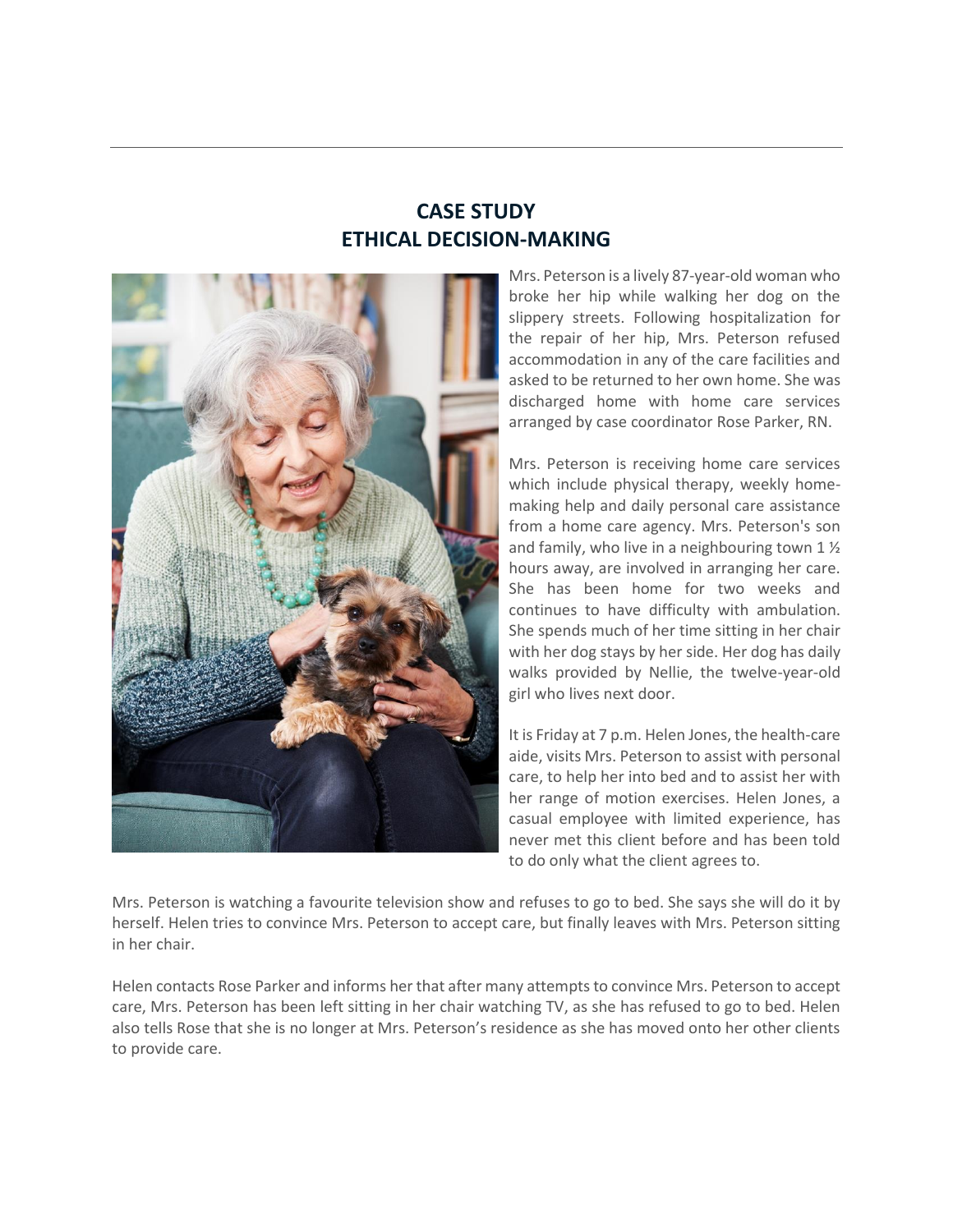Rose Parker recognizes she is faced with an ethical dilemma. Mrs. Peterson has refused assistance to prepare for bed and is now alone and sitting in her chair with her dog nearby. Rose knows that Mrs. Peterson has considerable difficulty mobilizing and is concerned with Mrs. Peterson's ability to get herself to bed as well as the potential issues if she remains in her chair all night. Rose contemplates what she should do in this situation.

#### **WHAT SHOULD ROSE DO?**

Ethical decision-making is not an easy exercise, nor is it always black and white. As such, it should be approached with an open mind. When faced with an ethical dilemma, registered nurses (RNs) can approach the situation many different ways. Some RNs may choose to reflect on the ethical values and responsibility statements listed in the 2017 *[Code of Ethics for Registered Nurses](https://www.cna-aiic.ca/en/nursing-practice/nursing-ethics)*. Others may problem solve by applying ethical principles to explore the issues. Furthermore, others may use ethical models to address the problem or a combination of approaches. RNs may find some models more helpful or meaningful than others depending on their practice setting. There is no right or best way to approach ethical issues; rather, each RN must find the approach that works best in their circumstance, accept the struggle of developing a value system and take responsibility for their actions.

# **ROSE USES THE [CNA CODE OF ETHICS FOR REGISTERED NURSES](https://www.cna-aiic.ca/en/nursing-practice/nursing-ethics) TO WORK THROUGH THE SITUATION**

Rose reviews the Code and its seven values. She recognizes that values are related and overlap and also realizes that the values and ethical responsibility statements are universal to all domains of nursing and all practice settings. So, she takes the time to reflect on how they apply to her current dilemma. She finds that some are directly applicable to Mrs. Peterson, while others are still peripherally relevant.

#### **ROSE BRINGS HER REFLECTION INTO ACTION**

Regardless of what method Rose chooses to explore the ethical issues presented with Mrs. Peterson, she recognizes that, as the RN, she is the appropriate person to initiate dialogue with Mrs. Peterson and Helen. She approaches them and they work together to explore, question and understand all perspectives of the issues. It is through this process that the actions to move forward become clear.

*Our case studies are fictional educational resources. While we strive to make the scenarios as realistic as possible, any resemblance to actual people or events is coincidental. Thank you to the [College & Association of Registered](https://www.nurses.ab.ca/)  [Nurses of Alberta](https://www.nurses.ab.ca/) for granting permission to adapt their case study.*